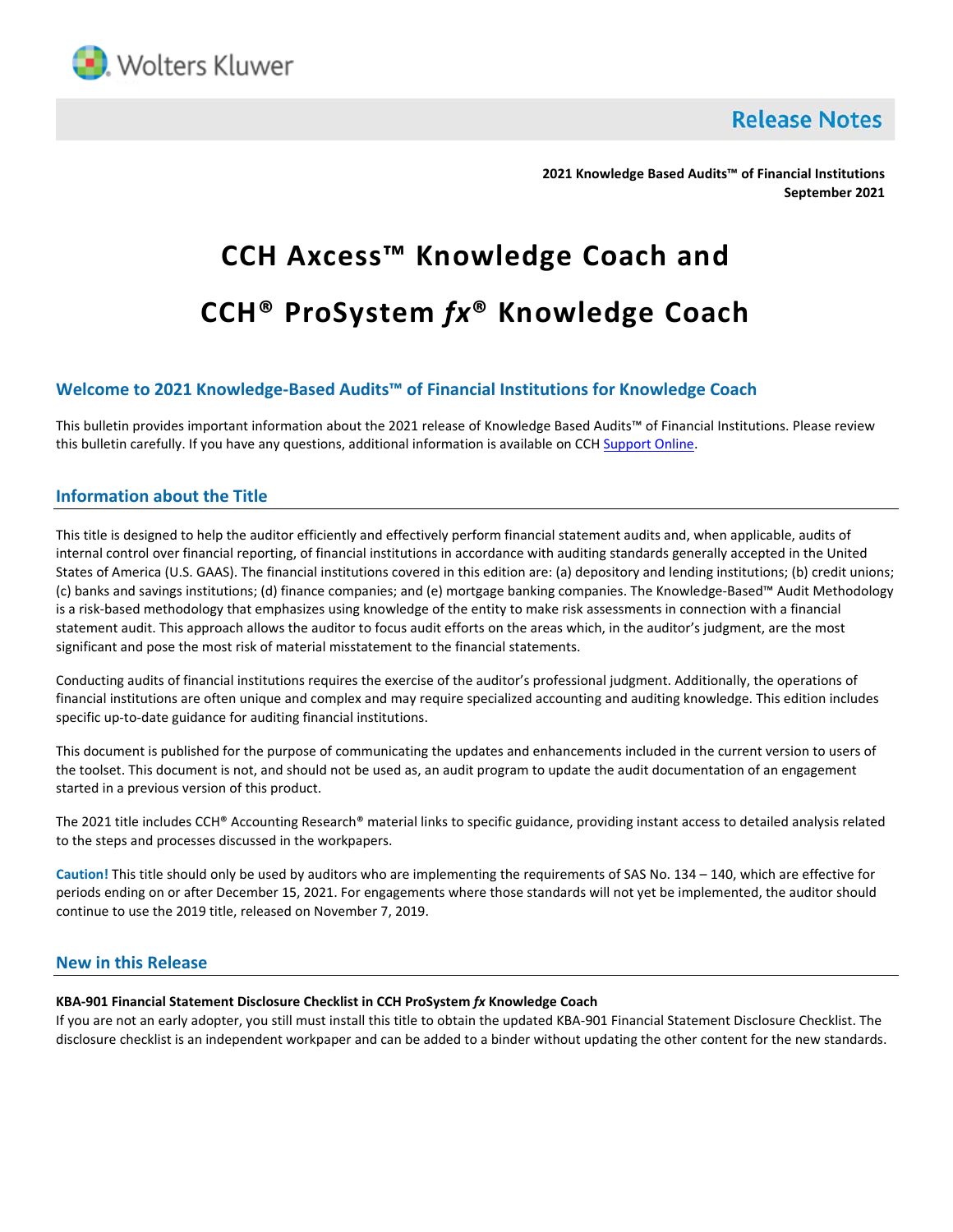After installing, if you choose not to release the title, there are three options for inserting the updated disclosure checklist into a binder:

**Note:** Each of these options requires a staff member or group to have the right "Insert Workpapers from Unreleased Titles," which can be assigned in the ADMIN module. The staff with this right are noted as "select staff members" in the options below.

- Select staff members can insert the updated checklist and delete the existing checklist from the binder. The new checklist will not include any of the prior responses. However, the user can refer to the checklist in the prior year binder and copy/paste any relevant information.
- Select staff members can use the Update Knowledge Coach Content feature to update to the 2021 checklist. To do this, first check in all workpapers except KBA-901 Financial Statement Disclosures Checklists to avoid accidentally updating other workpapers. Then, right-click on KBA-901 in the binder and select **Update Knowledge Coach Content > Update Selected Knowledge Coach Workpapers** to update only the disclosure checklist to the 2021 version. This option retains responses from the prior year other than the tailoring questions (table of contents).

**Note**: If other forms are accidently updated, the changes cannot be undone.

• Select staff members can create a binder template with just the updated disclosure checklist. Then, other staff members can copy and paste the disclosure checklist from the template into the client engagement binders. The new checklist will not include any of the prior responses. However, the user can refer to the checklist in the prior year binder and copy/paste any relevant information.

#### **2021 Edition of Knowledge-Based Audits of Financial Institutions**

This edition features numerous enhancements, including:

- Adding a new risk type option, "Other," in the risk pane for documenting risks that do not qualify as fraud or significant.
- Updating the "Debt Obligations and Other Borrowings" audit area to "Debt and Lease Obligations and Other Borrowings."
- Adding a new column, "Describe Any Compensated Control(s) that Limit the Severity of the Deficiency," in KBA-103 Evaluating and Communicating Internal Control Deficiencies. The auditor can now describe compensating controls related to deficiencies in KBA-103 instead of other workpapers. Also, there is no diagnostic on this column, as describing compensating controls is not required.
- Removing columns in KBA-400 Scoping and Mapping of Significant Account Balances, Classes of Transactions, and Disclosures related to "Compensating Controls," as this is now documented in KBA-103.
- Rearranging columns in KBA-400 Table 1: Scoping and Mapping table for improved workflow.
- Removing columns in KBA-401 Understanding Entity-Level Controls and KBA-402 Understanding General Controls for Information Technology related to "Compensating Controls," as this is now documented in KBA-103.
- Removing columns in KBA-40X Understanding Activity-Level Controls series related to "Compensating Controls;" also, adding a new column, "Identify Any Complementary Control(s) Necessary to Meet the Control Objective," to improve workflow.
- Adding a new step, "Significant Accounting Estimates," to many audit programs.
- Adding many new Practice Points; see KCO-001 regarding SAS 142 and SAS 143.
- Enhancing instructions and procedures throughout the toolset to improve the workflow.

[Click here](http://support.cch.com/updates/KnowledgeCoach/pdf/guides_tab/2021%20Financial%20Institutions%20Title%20Overview%20for%20Knowledge%20Coach%20Users.pdf) for the 2021 Audits of Financial Institutions Title Overview for Knowledge Coach Users.

In addition, forms and practice aids throughout have been updated to include new examples and tips, and where applicable, to take into account new literature, standards, and developments reflected in the following current audit and accounting guidance:

- AICPA Statement on Auditing Standards (SAS) No. 134, Auditor Reporting and Amendments, Including Amendments Addressing Disclosures in the Audit of Financial Statements
- SAS No. 135, Omnibus Statement on Auditing Standards 2019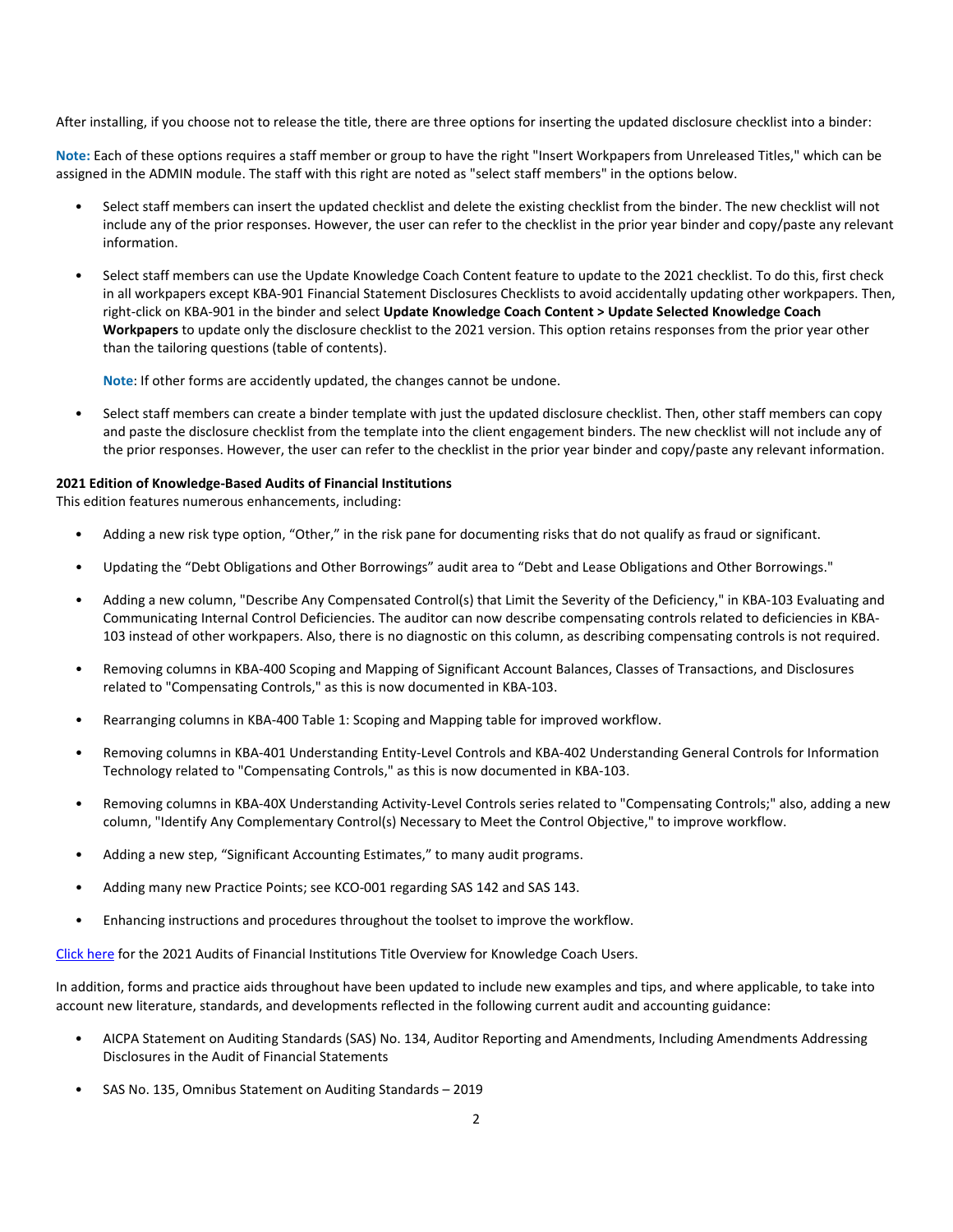- SAS No. 137, The Auditor's Responsibilities Relating to Other Information Included in Annual Reports
- SAS No. 138, Amendments to the Description of the Concept of Materiality
- SAS No. 139, Amendments to AU-C Sections 800, 805, and 810 to Incorporate Auditor Reporting Changes From SAS No. 134
- SAS No. 140, Amendments to AU-C Sections 725, 730, 930, 935, and 940 to Incorporate Auditor Reporting Changes From SAS Nos. 134 and 137
- SAS No. 141, Amendment to the Effective Dates of SAS Nos. 134–140
- FASB Accounting Standards Codification through Accounting Standards Update No. 2021-04
- AICPA Ethics Interpretation, Information System Services (ET sec.1.295.145)

The following standards have not been fully incorporated but are discussed in practice alerts:

- SAS No. 142, Audit Evidence (effective for periods ending on or after December 15, 2022)
- SAS No. 143, Auditing Accounting Estimates and Related Disclosures (effective for periods ending on or after December 15, 2023)

# **CCH® ProSystem** *fx***® Engagement 2020 Compatibility**

This title can be installed on Engagement v2020 by first installing the Engagement v2020.2.4 Update. The latest update can be downloaded via CCH Software Delivery Manager. This update allows you to use the 2021 content without installing Engagement v2021 until your firm plans to update.

## **CCH Axcess Knowledge Coach Instructions and Information**

No installation is necessary. Once released, the title will be available for use after login. See the help topi[c Updating Industry Content to the](https://knowledgecoach.cchaxcess.com/Knowledge-Coach/Content/Engagements/Eng-Update-content.htm)  [Latest Version](https://knowledgecoach.cchaxcess.com/Knowledge-Coach/Content/Engagements/Eng-Update-content.htm) for instructions about applying the updated title.

# **CCH ProSystem** *fx* **Knowledge Coach Instructions and Information**

#### **Updating Your Title**

If you are updating from a previous version of this title, review **Help > Knowledge Coach Help Topics**, then select "Updating to the Latest Version of a Workpaper" from the Table of Contents.

#### **Best Practices**

- Save changes to workpapers before closing the workpaper or the binder to ensure data is correctly updated.
- If Microsoft® Word crashes when using Knowledge Coach, before closing the binder, use the **Save Knowledge Coach Answers** option in the binder view under the Tools menu. This step saves all data within tables.
- You can view other Knowledge Coach best practices on ou[r Web](https://support.cch.com/kb/solution/000034942/sw34947) site.

#### **License Requirements**

This title requires the Knowledge-Based Audits of Commercial Entities license. Users who do not have a license for this title cannot use Knowledge Coach functionality in workpapers.

- For information on updating your licensing, see [How do I add or update CCH ProSystem](https://support.cch.com/kb/solution.aspx/sw3937) *fx* Engagement Licenses? on our Support Web site.
- For more information on assigning licenses, see [How do I assign Engagement licenses?](https://support.cch.com/kb/solution.aspx/sw3943) on our Support Web site.